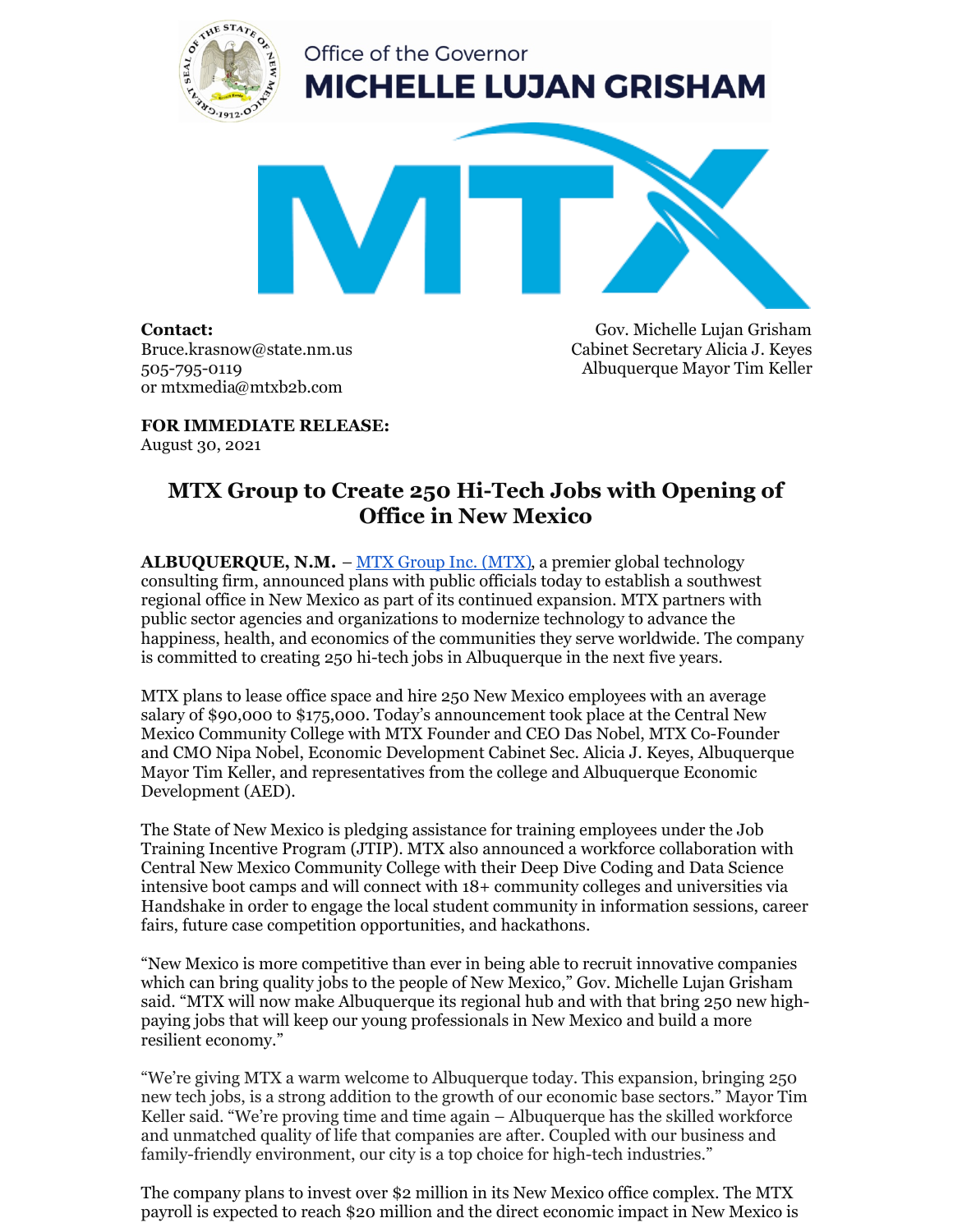estimated at \$347 million over the next 10 years. The Economic Development Department is pledging \$2 million from the state's LEDA Job-Creation Fund to assist MTX as it opens operations in New Mexico.

"MTX's decision to expand in New Mexico is a result of another successful partnership between state and local governments, higher education, and the private sector," Cabinet Secretary Keyes said. "Gov. Lujan Grisham has focused on using these important collaborations to build wealth in the state and diversify the economy. This is what that success looks like."

MTX currently provides technology solutions in over 35 states, including health monitoring, disease tracking, unemployment insurance claims, emergency child care licensing, isolation services for higher education, and vaccination management. MTX specializes in modernizing licensing, permitting, inspections, and grant management processes with unique technology solutions for public sector agencies, while preventing fraudulent or duplicate claims. One of its biggest differentiators is delivering solutions and realizing values for the communities and agencies. What may take other companies months, MTX delivers in weeks, and sometimes days.

MTX already has a relationship with the New Mexico State government, undertaking projects for the Department of Finance and Administration, Regulation and Licensing Department, Department of Health, and other agencies. MTX is expanding in New Mexico to serve those relationships better and take advantage of the state's favorable regional location, competitive business climate, strong incentives, and affordability.

"The state's incentives mean the company can grow and hire faster, and that means we can better serve the local communities in New Mexico with outcomes in mind around happiness, health, and economics and throughout the southwest. MTX is excited to partner with the State of New Mexico to keep local talent in the land of enchantment," MTX CEO Das Nobel said.

Nobel, an immigrant from Bangladesh with a strong commitment to giving back to local communities through philanthropy efforts, continued, "at MTX, our philosophy aligns with New Mexico Gov. Lujan Grisham's strategic goals to improve education, public health, and a more equal and diversified economy. We are passionate about providing equal growth opportunities to all, including empowering women in leadership, training and hiring veterans, and spearheading a one-year paid parental leave," Nobel said.

Synthia R. Jaramillo, City of Albuquerque Economic Development Department Director, said, "Albuquerque's assets make it incredibly competitive in the hi-tech economy, and we're supporting the recruitment and expansion of businesses like MTX that complement our existing strengths. By building a diversified economy that works for everyone, we're solidifying Albuquerque's reputation as a prosperous hub for our key industries."

Albuquerque Economic Department (AED), the area's non-profit, private-sector economic development organization, provided technical assistance for the project. "We are thrilled that MTX Group saw what we all know to be true about our region and state – we have the talent, resources and economic vision required to ensure the success of the launch of a key regional collaboration center for this burgeoning technology company," Danielle Casey, AED President and CEO, said. "Its investment has the potential to return more than \$300 million in total new economic impact to the region in just three years and spur the demand for hundreds of additional jobs in the region above those it creates directly."

MTX West Coast Client Partner Vidya Patil added, "MTX recognizes New Mexico's leadership in bringing hi-tech employment opportunities. The collaboration between the private sector, educational institutions and the New Mexico administration is inspiring. MTX is excited to partner with Central New Mexico Community College and other educational institutions to bring leading-edge research innovative solutions that are secure, trusted, and impactful to the communities we serve in New Mexico and around the world."

"On behalf of CNM, we're thrilled to welcome MTX Group to our community and state and we're looking forward to supporting its workforce needs so MTX can thrive in Albuquerque and create rewarding jobs for our students and fellow New Mexicans," CNM President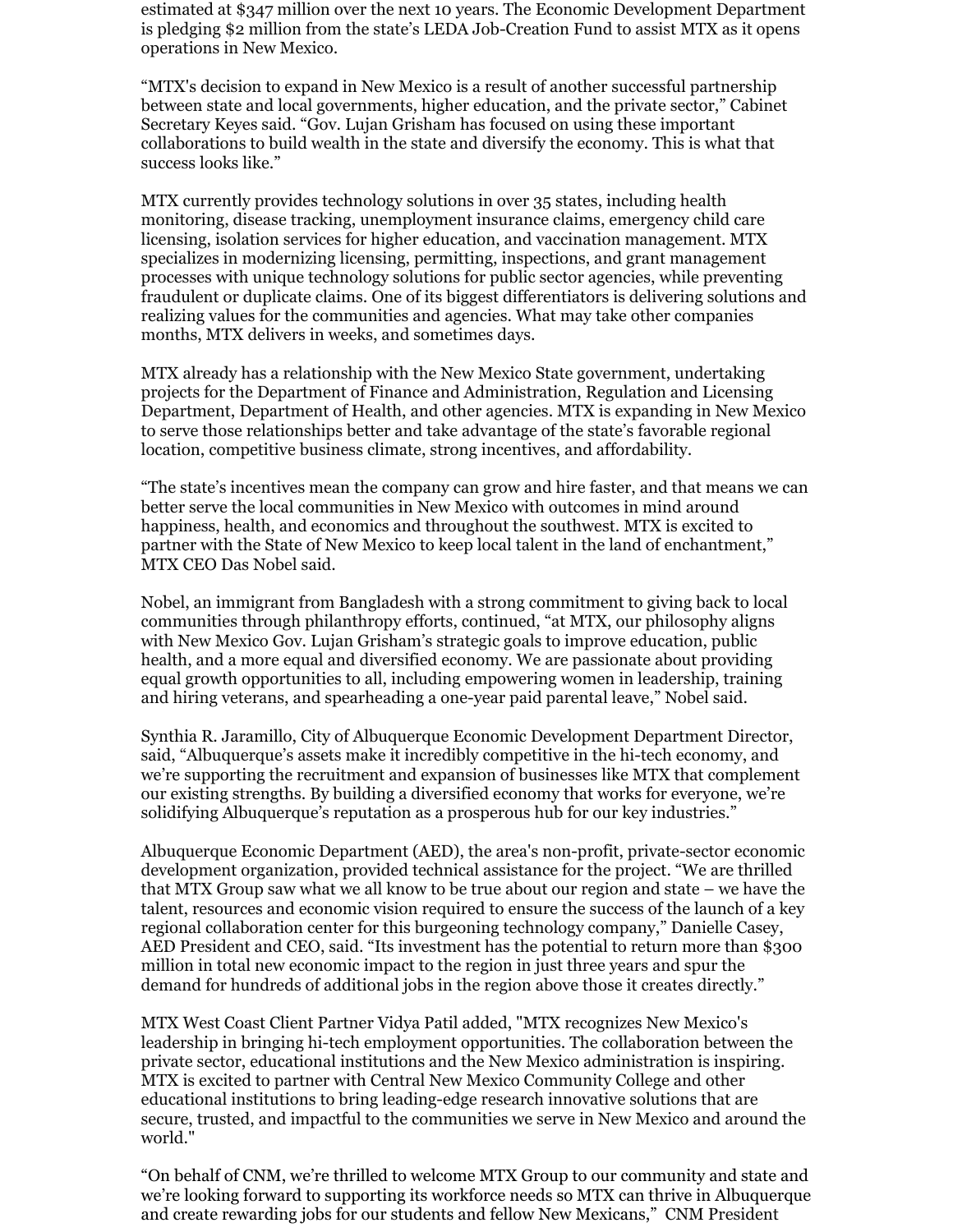Tracy Hartzler added. "For more than 55 years, CNM has been partnering closely with business and industry to ensure that we're delivering the skilled workforce they need to grow, thrive, and contribute to economic development in New Mexico. We're committed to doing the same for MTX, while providing our students with exciting opportunities to acquire the valuable skills they need to gain employment and have promising careers at MTX."

To help recruit and retain local talent in New Mexico, MTX has prepared a robust internship and requirement plan to nurture professionals in sectors such as business, technology, marketing, artificial intelligence, machine learning, and renewable energy. To learn more about job openings, please visit <https://www.mtxb2b.com/s/career>.

## **ABOUT MTX GROUP INC**

MTX [Group](https://mtxb2b.com/) Inc. is a global technology consulting firm powered by the Maverick Quantum [\(mavQ](https://mavq.com/)) Artificial Intelligence platform that enables organizations to modernize through digital transformation and strategy. With data as the new currency, MTX helps organizations transform their long-term strategy with outcomes in mind around happiness, health, and economy. MTX improves decision making for organizations with speed and quality by leveraging the mavQ AI platform and partnering with other leading cloud technologies such as Amazon Web Services (AWS), Google Cloud, Microsoft Azure, and Salesforce.



*Photo courtesy of MTX Group Inc.*